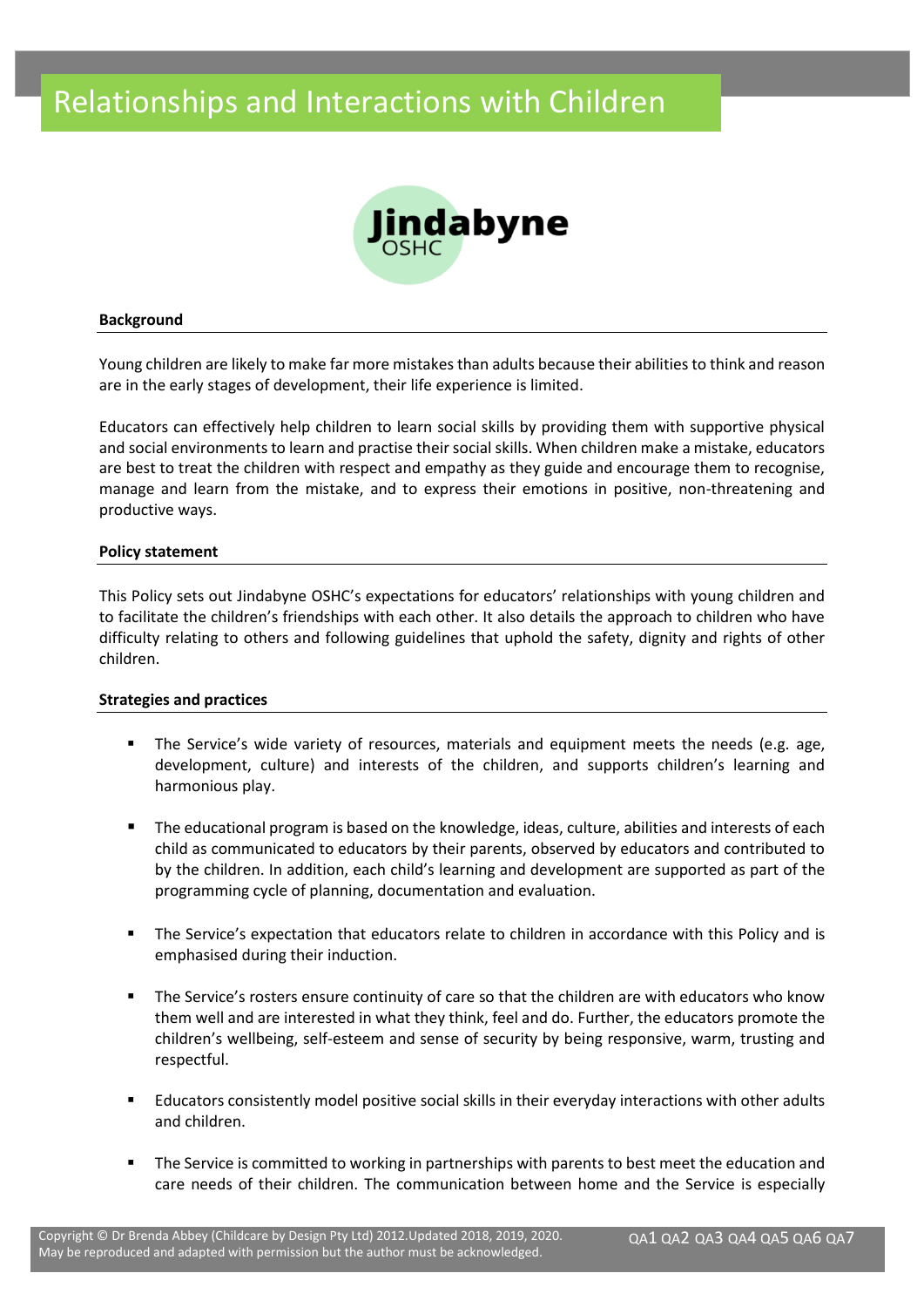important when children experience difficulty relating to others, and ensures that each party is aware of what is occurring in the child's day where appropriate.

- The program has extended periods of uninterrupted play which accommodate child-initiated, educator-initiated and co-constructed activities. This blend provides children the opportunities to make choices, contribute their own ideas, thoughts and feelings – and to develop social competence. Children then know that they are valued as capable and competent.
- Routines are unhurried, largely social occasions.
- Educators intentionally teach children to play and to complete projects together, and to resolve social conflicts that arise from time to time.
- Educators encourage children's efforts, rather than praise the child.

## **When responding to children who have difficulty relating to others or following guidelines, educators:**

- Take a positive approach to guiding children's behaviour. They accept children's behavioural mistakes as a natural part of acquiring social skills, and view any mistake as a teaching/learning opportunity – rather than as a distraction.
- Draw upon strategies that do not diminish the child in the eyes of others and, at the same time, do not negatively affect onlooking children. Strategies could include: redirection, reminders of the rules (without censure), suggesting alternatives, offering choices and encouraging children to think about how others might feel (empathy).
- Question aspects of the environment that might contribute to the behaviour
	- o Is adequate and safe playing space available?
	- o Do the resources, materials and equipment meet the children's needs?
	- o Can children choose freely from the resources, materials and equipment?
	- o Has sufficient personal play space been provided?
	- o Is a quiet play space available?
	- $\circ$  Is an active play space available?
- Consider other influences on the child
	- o Specific circumstances
	- o Specific times of day
	- o Developmental issues
	- o Prior experiences, particularly those within their family.
- Adopt a problem-solving approach which involves the children in deciding what to do in the situation.

## **When managing children with recurrent difficulty relating to others or following guidelines, educators:**

- Maintain written records of dates, times, circumstances and possible causes of the incidents.
- Discuss with the parents any concerns about their child's behaviour. Collaborate with them.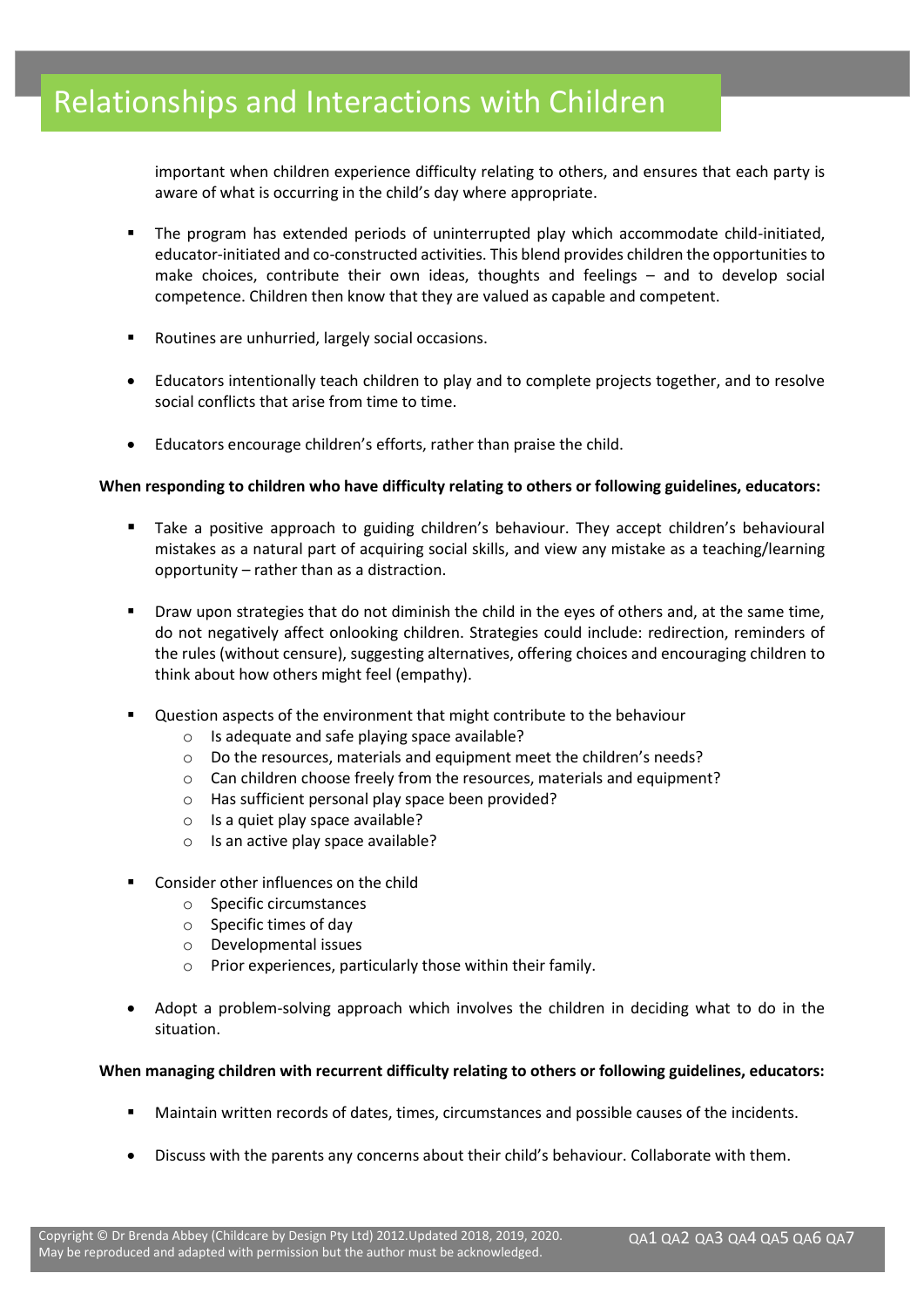■ Refer parents to an external support agency, when appropriate, and work collaboratively with that agency to ensure a consistent approach.

#### **Responsibilities of parents**

- To inform the Service of any changes in their child's education and care needs.
- To contribute to the program.
- To provide the Service with up-to-date information on their child and on any external circumstances affecting the child.
- To collaborate with educators.
- To seek professional help for their child when recommended by the Service.

#### **Procedures and forms**

 $\blacksquare$  N/A

#### **Links to other policies**

- Enrolment and Orientation Policy
- Educational Program
- Staffing Policy

## **Links Education and Care Services National Regulations 2011, National Quality Standard 2011**

| Regs | 155   | Interactions with children                                                                                                                                                                                                    |  |
|------|-------|-------------------------------------------------------------------------------------------------------------------------------------------------------------------------------------------------------------------------------|--|
|      | 156   | Relationships in groups                                                                                                                                                                                                       |  |
|      |       |                                                                                                                                                                                                                               |  |
| QA   | 1.1.1 | Curriculum decision-making contributes to each child's learning and development outcomes in<br>relation to their identity, connection with community, wellbeing, confidence as learners and<br>effectiveness as communicators |  |
|      | 1.1.2 | Each child's current knowledge, ideas, culture, abilities and interests are the foundation of the<br>program                                                                                                                  |  |
|      | 1.1.3 | All aspects of the program, including routines, are organised in ways that maximise opportunities<br>for each child's learning                                                                                                |  |
|      | 1.2.2 | Educators respond to children's ideas and play and extend children's learning through open-ended<br>questions, interactions and feedback                                                                                      |  |
|      | 1.2.3 | Each child's agency is promoted, enabling them to make choices and decisions that influence<br>events and their world                                                                                                         |  |
|      | 1.3.1 | Each child's learning and development is assessed or evaluated as part of an ongoing cycle of<br>observation, analysing learning, documentation, planning, implementation and reflection                                      |  |
|      | 2.1.1 | Each child's wellbeing and comfort is provided for, including appropriate opportunities to meet<br>each child's need for sleep, rest and relaxation                                                                           |  |
|      | 2.2.1 | At all times, reasonable precautions and adequate supervision ensure children are protected from<br>harm and hazard                                                                                                           |  |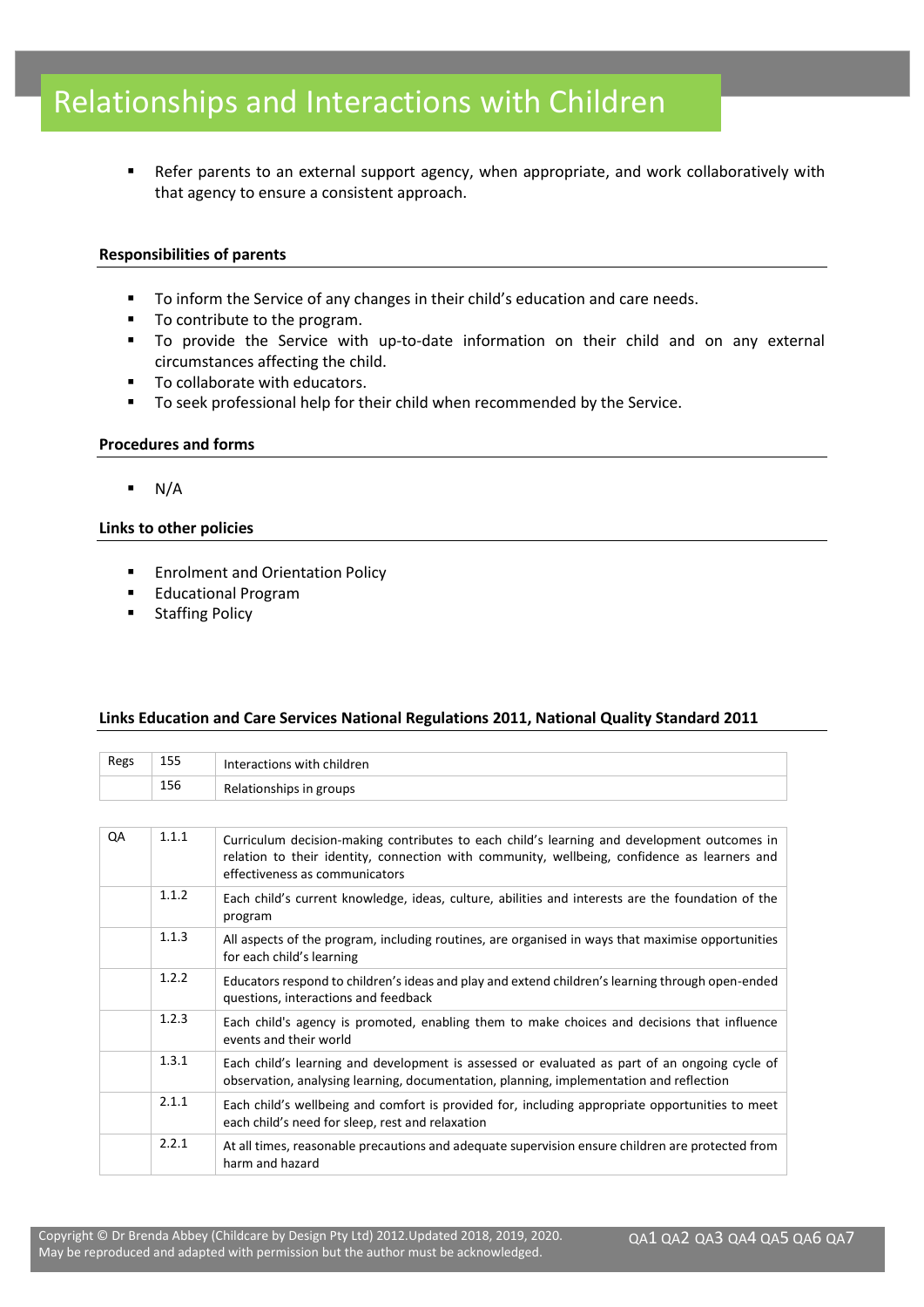| 2.2.3 | Management, educators and staff are aware of their roles and responsibilities to identify and<br>respond to every child at risk of abuse or neglect           |
|-------|---------------------------------------------------------------------------------------------------------------------------------------------------------------|
| 4.1.2 | Every effort is made for children to experience continuity of educators at the service                                                                        |
| 5.1.1 | Responsive and meaningful interactions build trusting relationships which engage and support<br>each child to feel secure, confident and included             |
| 5.1.2 | The dignity and the rights of every child are maintained                                                                                                      |
| 5.2.1 | Children are supported to collaborate, learn from and help each other                                                                                         |
| 5.2.2 | Each child is supported to regulate their own behaviour, respond appropriately to the behaviour<br>of others and communicate effectively to resolve conflicts |
| 6.1.1 | Families are supported from enrolment to be involved in the service and contribute to service<br>decisions                                                    |
| 6.1.2 | The expertise, culture, values and beliefs of families are respected, and families share in decision-<br>making about their child's learning and wellbeing    |
| 6.2.2 | Effective partnerships support children's access, inclusion and participation in the program                                                                  |
| 7.1.1 | A statement of philosophy guides all aspects of the service's operations                                                                                      |
| 7.2.2 | The educational leader is supported and leads the development and implementation of the<br>educational program and assessment and planning cycle              |

#### **Sources**

- Abbey, B. (2007). *Behaviour management of children in long day care centres: The effects of training on carers' practices*. PhD thesis
- Education and Care Services National Regulations 2011
- Gartrell, D. (1995). Misbehaviour or mistaken behaviour. *Young Children*. 50(5) 27-34
- Guide to the National Quality Framework 2018 (September 2020 Update): Section 4 Operational Requirements [https://www.acecqa.gov.au/sites/default/files/2020-09/Guide-to](https://www.acecqa.gov.au/sites/default/files/2020-09/Guide-to-the-NQF-September-2020.pdf)[the-NQF-September-2020.pdf](https://www.acecqa.gov.au/sites/default/files/2020-09/Guide-to-the-NQF-September-2020.pdf) accessed 30 December 2020

**Further reading and useful websites** *(Consistent with the approach of the National Quality Framework, the following references have prioritised efficacy and appropriateness to inform best practice, and legislative compliance over state or territory preferences.)*

- Abbey, B. *Guiding Children's Behaviour*. [https://www.childcarebydesign.com.au/uploads/aca](https://www.childcarebydesign.com.au/uploads/aca-queensland-ee-spring-2014_bg.pdf)[queensland-ee-spring-2014\\_bg.pdf](https://www.childcarebydesign.com.au/uploads/aca-queensland-ee-spring-2014_bg.pdf) accessed 30 November 2020
- ACECQA. *Inappropriate Discipline*. [https://www.acecqa.gov.au/sites/default/files/2020-](https://www.acecqa.gov.au/sites/default/files/2020-06/inappropriate-discipline.pdf) [06/inappropriate-discipline.pdf](https://www.acecqa.gov.au/sites/default/files/2020-06/inappropriate-discipline.pdf) accessed 30 December 2020
- ACECQA. *Supporting Children to Regulate Their Own Behaviour.*  [https://www.acecqa.gov.au/sites/default/files/2020-](https://www.acecqa.gov.au/sites/default/files/2020-01/QA5_Supporting_children_to_regulate_their_own_behaviour.pdf) 01/QA5 Supporting children\_to\_regulate\_their\_own\_behaviour.pdf accessed 30 December 2020
- Australian Children's Education and Care Quality Authority http://www.acecqa.gov.au/ accessed 30 December 2020
- Early Childhood Australia <http://www.earlychildhoodaustralia.org.au/> accessed 30 December 2020
- Tebyani, V. (2009). *Guiding children's behaviour in child care*. [http://ncac.acecqa.gov.au/family-resources/factsheets/guiding\\_children's\\_behaviour.pdf](http://ncac.acecqa.gov.au/family-resources/factsheets/guiding_children) accessed 30 December 2020